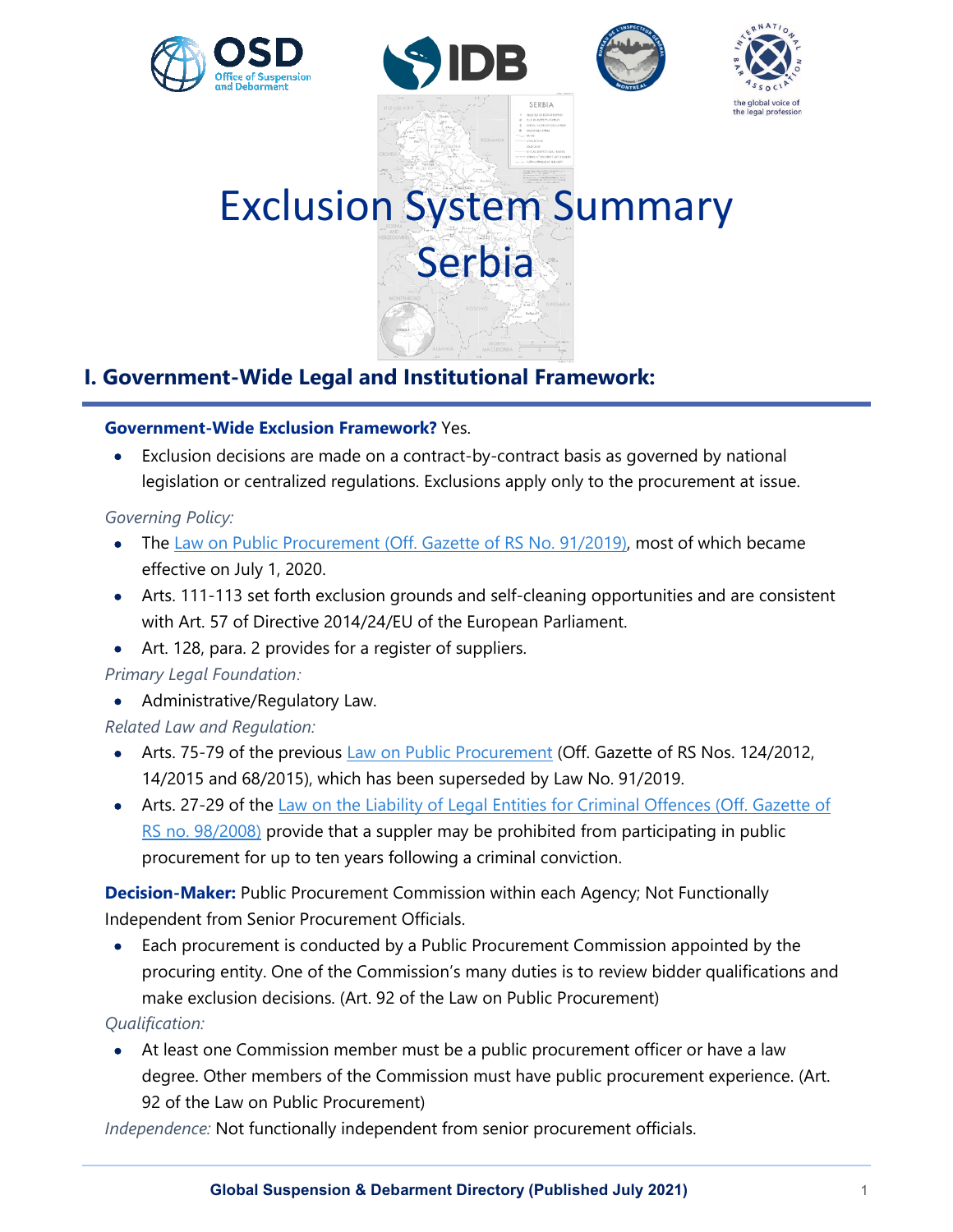# **II. Functioning and Enforcement of the Government-Wide Exclusion System:**

#### **General Provisions:**

*Type of Procedures:* Criminal and Administrative.

*Decision Deadline:* No stated deadline for decision-maker to make a final determination, but it must be before the contract's award.

*Provisional Exclusions:* No. However, a supplier may effectively be excluded if the procuring entity asks, and receives permission, to override the stay imposed on the procurement process while the supplier's challenge of its exclusion is ongoing. (Art. 216 of the Law on Public Procurement)

**Initial Procurement Decision:** Grounds for exclusion are reviewed by the procuring entities, through their Public Procurement Commissions, as part of the procurement decision on a contract-by-contract basis.

- Decision-maker can make an exclusion decision without a prior referral.
- Interested non-governmental parties (*e.g.*, economic entities, candidates, and bidders) can challenge actions of the procuring entity by submitting a request for "protection of rights." (Art. 214 of the Law on Public Procurement)

#### **Notice Requirements & Opportunity to be Heard:** Yes & No.

*Notice:*

- Suppliers receive notice when the exclusion becomes effective.
- Notice must contain the grounds for exclusion.
	- o The Public Procurement Commission documents the procurement in a report, including the reasons for the exclusion or rejection of any offerors. (Arts. 145-146 of the Law on Public Procurement)
- Decision-maker must make reasoning available to the supplier and the public; award decisions must be published on the Public Procurement Portal. (Art. 146 of the Law on Public Procurement)

#### *Opportunity to be Heard:*

- Not before the exclusion becomes effective, although bidders are generally required to include in their bids evidence regarding the absence of exclusion grounds. (Art. 118 of the Law on Public Procurement)
- Suppliers may also attend the review of offers and provide explanations.

#### **Appellate Review of Exclusion Decisions:** Yes.

*Nature and Forum of Review:* Administrative and Judicial.

- Supplier initiates the appeal process by submitting a request for "protection of rights" to the procuring entity's Public Procurement Commission. Following a decision, the supplier may appeal for a second review by the centralized Republic Public Procurement Commission. (Arts. 204, 214-227 of the Law on Public Procurement)
- Decisions of the Republic Commission are final and unappealable. Suppliers may initiate an "administrative dispute" before the administrative court, but this will not delay the execution of the Republic Commission's decision. (Art. 228 of the Law on Public Procurement)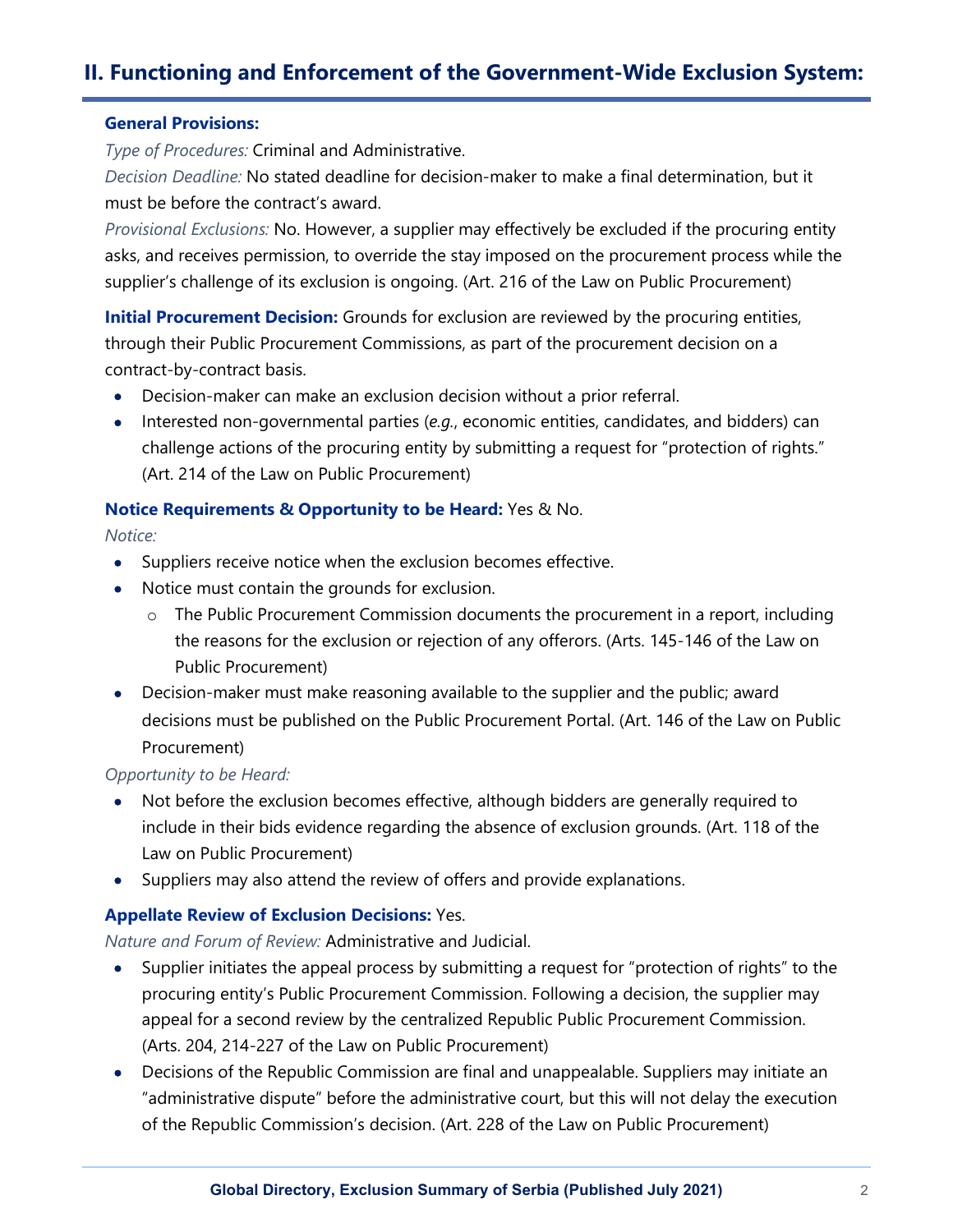*Means Available to the Supplier:* As part of appellate review, suppliers may:

- Obtain the evidentiary record.
- Make a written submission to the appellate body.
- Request an in-person hearing with the appellate body.
- Call witnesses to an in-person hearing to testify on the supplier's behalf.

*Duration of Appeal Process:* Less than one month.

#### **Legal Representation:**

• A supplier **may** be represented by counsel.

#### **Subsequent Modification of Exclusion Decision:** Yes ("Self-Cleaning").

- Except through the appeal process described above, a supplier is **not** entitled to seek a modification of any decision to exclude it from a procurement process after it goes into effect.
- A supplier **may**, however, include evidence of sufficient measures to demonstrate its reliability (*i.e.*, "self-cleaning") with any subsequent bids submitted to a procuring entity. (Art. 113 of the Law on Public Procurement).

## **III. Substantive Grounds for Government-Wide Exclusion:**

#### **Automatic Exclusion:** Yes.

Based on a supplier's criminal conviction for the following (Art. 111 of the Law on Public

Procurement and various provisions of the Criminal Code):

- Corruption;
- Fraud;
- Coercion or intimidation;
- Obstruction of an investigation;
- Theft or embezzlement;
- Money laundering;
- Tax-related offenses;
- Labor-related offenses;
- Social harms;
- Terrorist offenses or offenses linked to terrorism;
- Other:
	- o Other criminal offenses (*e.g*., conspiracy, organized crime);
	- o Suppliers may also be prohibited by a court of law from participating in public procurement proceedings or performing a profession, activity, or duty. (Art. 85 of the Criminal Code and Arts. 23, 28 of the Law on Liability of Legal Entities for Criminal Offenses)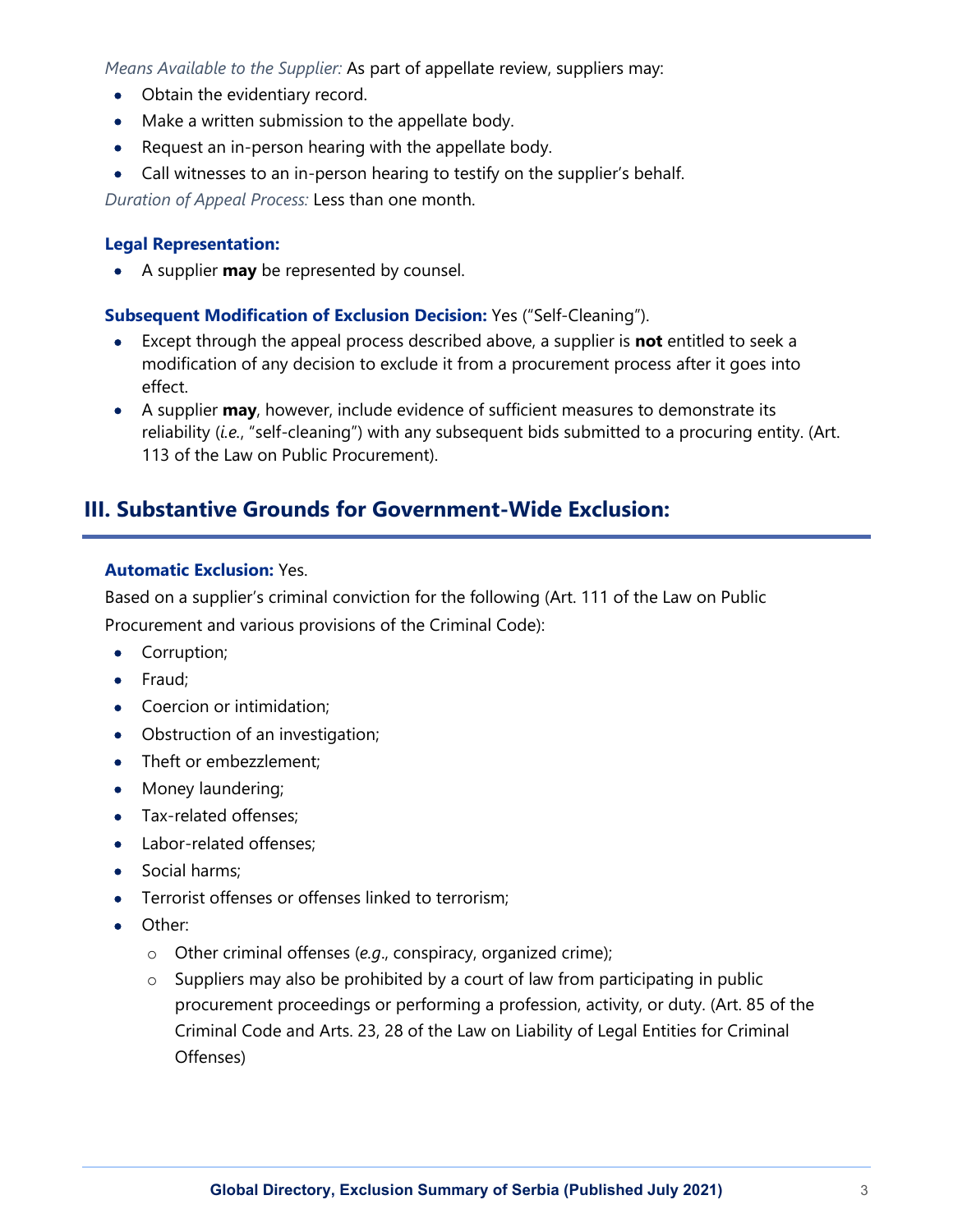Based on an administrative (*i.e.*, non-judicial) finding that the supplier engaged in:

- Corruption;
- Fraud;
- Coercion or intimidation;
- Obstruction of an investigation;
- Theft or embezzlement;
- Money laundering;
- Tax-related offenses;
- Labor-related offenses;
- Social harms;
- Other:
	- o Not registered with the competent authority;
	- o Conflict of interest;
	- o Attempting to improperly influencing the procuring entity.

## **Discretionary Exclusion:** Yes.

Based on an administrative (*i.e.*, non-judicial) decision or finding against the supplier for the following (Art. 112 of the Law on Public Procurement):

- Fraud: submitting false evidence related to exclusion grounds or failed to provide agreedupon evidence of compliance (Art. 118 of the Law on Public Procurement);
- Collusion and/or infringing competition;
- Poor performance, non-performance, and/or failure to perform on public contracts;
- Other:
	- o Serious professional misconduct (through final judgment or decision of another competent authority);
	- o Prior involvement in preparing the procurement procedure, unless the conflict can be eliminated through other means;
	- o Refused to sign a contract after being selected for award.

## *Note on discretionary exclusion grounds:*

• In Serbia, the procuring entity must decide which discretionary exclusion grounds in Art. 112 to consider before publishing the procurement documentation. Once published, the contracting authority is mandated to consider those grounds during bid evaluation. (*See* Art. 112 of the Law on Public Procurement)

## **Self-Cleaning:**

• A supplier may avoid exclusion by demonstrating "self-cleaning" in almost every case – exceptions include if there is a finding that the supplier has not paid its taxes or social insurance payments; or if an exclusion is imposed by a court of law. (*See* Art. 113 of the Law on Public Procurement)

## **Exclusion based on Bankruptcy and Cross-Debarment:** Discretionary & No.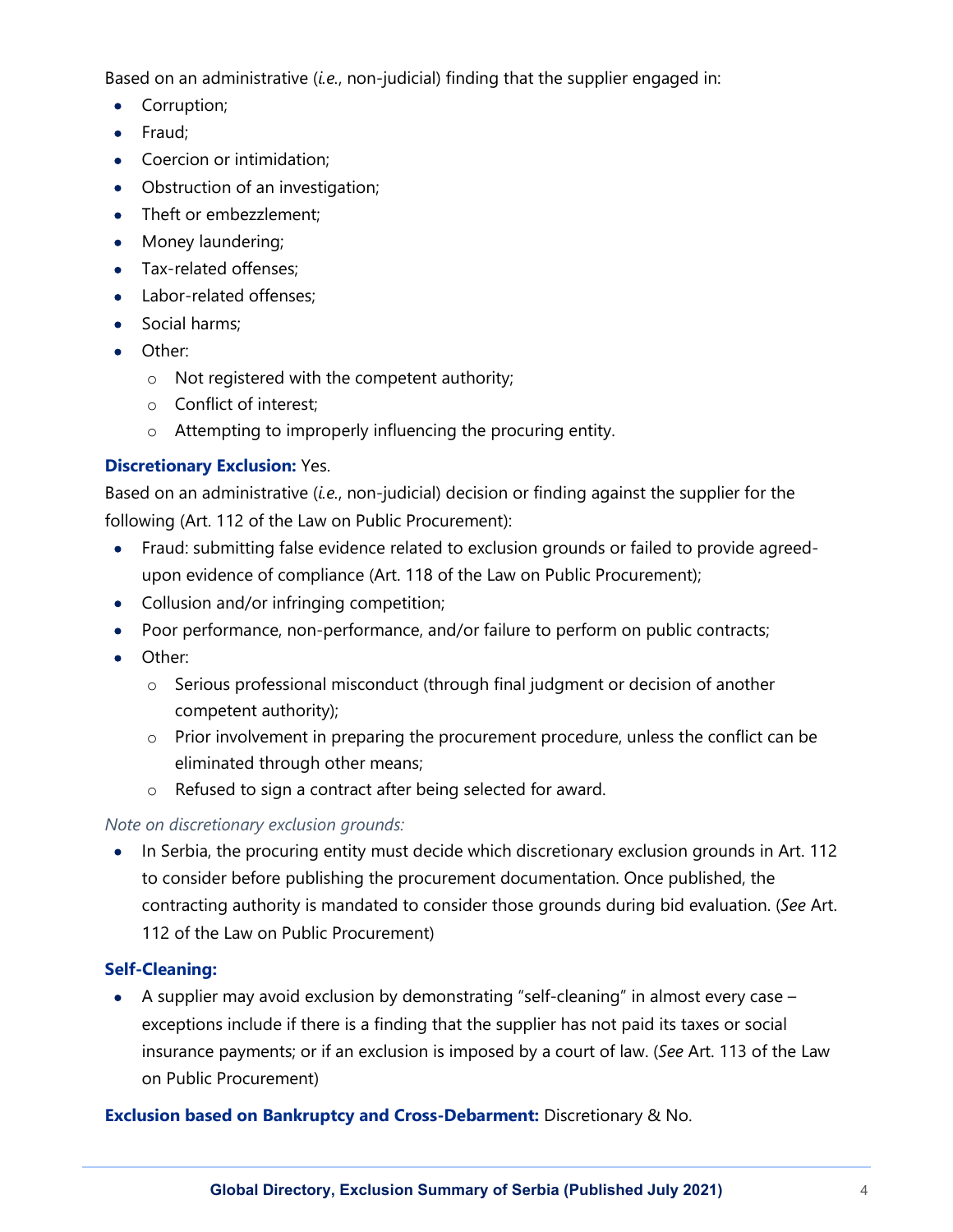#### **Types of Excluded Suppliers:**

• Individuals and Corporations.

#### **Scope of Exclusion:**

#### *Extension to Other Agencies and Organizations:*

- Exclusions do **not** prohibit the supplier from contracting with other federal agencies (exclusion decisions are contract-by-contract). However, the same facts could constitute an exclusion ground in every subsequent tender process.
- All government agencies apply the Law on Public Procurement, including national, provincial, and municipal agencies.
- No known countries or international organizations that automatically recognize and apply exclusions from Serbia.

#### *Effect on Ongoing Contracts:*

- Ongoing contracts are **not** automatically cancelled.
- Subsequent modifications to ongoing contracts are **not** affected by a supplier's exclusion.

#### *Effect on Subcontracting:*

• Excluded supplier **cannot** serve as a subcontractor.

#### *Effect on Excluded Individuals:*

- Excluded individuals **must not** be employed by a corporate supplier as a senior manager or corporate director, insofar as the individual is a legal representative of the supplier. (Art. 111(1) of the Law on Public Procurement)
- Exclusion **may** extend to affiliates and companies controlled by the excluded individual.

#### *Tailoring Exclusion:*

• No option to tailor the exclusion to certain divisions, operating units, or business lines within a corporate supplier.

#### **Effect on Affiliates:**

#### *Corporate Affiliates:*

- Exclusion **must** apply to affiliated companies (controlling, controlled, under common control).
- Affiliated companies **must** be given an opportunity to contest the action.

#### *Extension to Affiliated Individuals:*

- Exclusion of a corporate supplier **may** extend to individuals that own or control the supplier, executive officers and managers.
- Affiliated individuals **must** be given an opportunity to contest the action.

#### **Duration of Exclusions:**

#### *Duration Specified in Legal Framework:*

• Between one and five years, up to ten years if imposed by court of law.